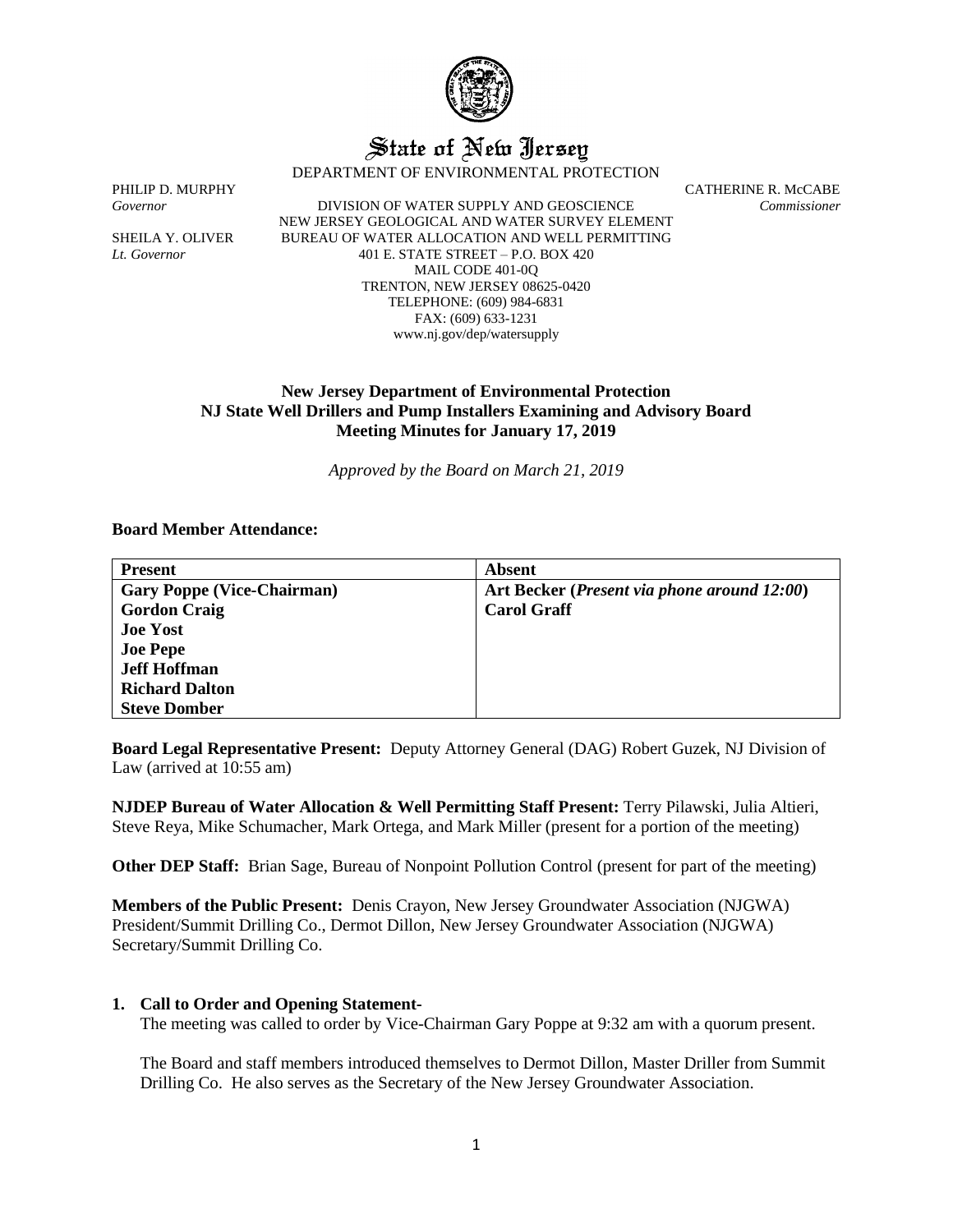S. Reya informed the Board that later in 2019 they would need to complete the full Ethics Training, which is mandated by the State of New Jersey. He reminded the Board that at the May 2018 meeting they had received the shortened training, which is required on a yearly basis. He continued to tell the Board that this longer version of the training should be held every three (3) years. He asked the Board whether they would prefer someone from the Ethics office conduct the training in person or if they would rather complete the training online. J. Yost stated that he preferred the meeting in person. G. Poppe agreed with having the meeting in person. J. Pepe asked if the meeting could be taken online if the in-person training was missed and S. Reya said that the training would be made available online.

S. Reya also informed the Board that as per the bylaws, elections for Chairman and Vice-Chairman will be held in May and that moving forward, elections will be held every May. He followed up by stating that after reviewing the bylaws, he noticed that Board resolutions needed to be numbered. He informed the Board that staff members already created a spreadsheet to track and number the Board's resolutions.

**2. Review and Certification of the Minutes for the November 29, 2018 Meeting-**

A motion to approve the minutes after changing "G. Poppe" to "G. Craig" in item number nine (9) was made by G. Craig, seconded by J. Yost and approved unanimously.

**3. Review and Certification of the Executive Session Minutes from the November 29, 2018 Meeting-**

A motion to approve the minutes without change was made by J. Hoffman, seconded by S. Domber and approved unanimously.

**4. Review and Certification of the Minutes for the December 20, 2018 Conference Call-**

A motion to approve the minutes after changing the times listed for G. Poppe and J. Yost departing the conference call and the adjournment time was made by J. Yost, seconded by G. Craig and approved unanimously.

#### **5. Board Business and Correspondence-**

Remaining meetings and conference calls for 2019: The Board will physically meet at NJDEP Headquarters (401 E. State St. in Trenton) on the following dates beginning at 9:30 am:

## **March 21, May 16, July 18, September 19, November 21**

Board telephone conference calls will be held during the intervening months to review continuing education course applications and approve qualified candidates for NJ driller or pump installer licenses. The calls will be held at 10:00 am on the following schedule:

#### **February 14, April 18, June 20, August 15, October 17, December 19**

#### **6. Review and Certification of License Applicants-**

S. Reya informed the Board that there were no new license applicants this month. He continued to state that starting at the end of January that the Department will begin receiving reports from the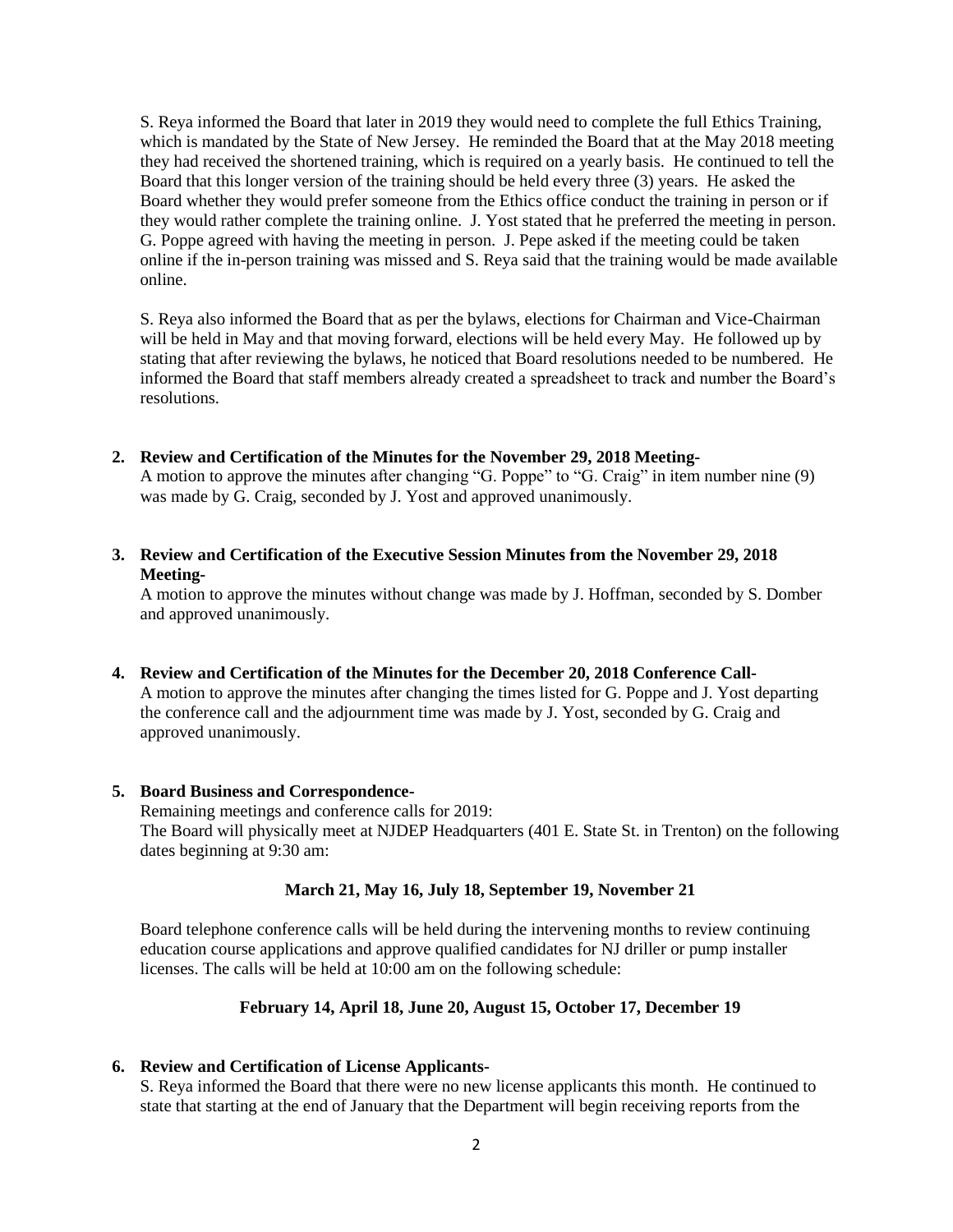National Ground Water Association with test scores of individuals who have taken the New Jersey Regulatory test modules to see the volume of individuals taking exams for the purpose of NJ licensure as well as well as the pass/fail rate for each exam category.

### **7. Discussion of Well and Septic Minimum Setback Distances as Required by N.J.A.C. 7:9D and N.J.A.C. 7:9A-**

T. Pilawski introduced Brian Sage to the Board. The Board and staff members introduced themselves to Brian. Brian works for the NJDEP Bureau of Nonpoint Pollution Control in the Division of Water Quality. T. Pilawski continued by bringing the Board up to speed regarding an issue with a conflict between the well rule and the septic rule. According to the well rule (N.J.A.C. 7:9D), there is a minimum setback distance of 100 feet for Category 1 (potable use) wells to a septic disposal field. According to the septic rule (N.J.A.C. 7:9A), no wells shall be constructed within 100 feet of a disposal field. The septic rule does not differentiate between types of wells, therefore, reference to wells, which the regulated community and heath officers often view as inconsistent with the well rule, which pertains only to minimum distances from potable wells. T. Pilawski stated that there is a concern regarding effluent being brought to the surface from irrigation wells, but the septic rule as it is written restricts environmental resource, geotechnical, and geothermal wells from being constructed within 100 feet of a disposal field. Denis Crayon explained that he was originally made aware of the issue with the conflict in the rules when a county health department mandated that a homeowner decommission an irrigation well that was constructed too close to a disposal field (which was in violation of the septic rule, but not the well rule).

M. Miller asked the Board if they had any recommendations on handling the fact that the well rule and the septic rule conflict with each other. G. Craig suggested that the well rule be changed to include a minimum distance requirement of 100 feet for all irrigation wells around a disposal field. He also suggested that the septic rule should change the "all wells" language. J. Yost suggested that all well categories except for closed loop geothermal wells should have a minimum distance requirement of 100 feet around a disposal field. J. Yost elaborated on some examples of why he believed that all wells (except closed loop geothermal) should have this minimum distance requirement. G. Poppe recapped the discussion and stated that all Board members agree that at a minimum, all Category 1 and Category 2 (non-potable use) wells should have the 100-foot setback distance to a disposal field.

Brian informed the Board that the septic rule is scheduled to be readopted with no changes in April, but he would bring the concerns of the Board to his superiors. T. Pilawski updated the Board on the proposed well rule changes, which the Board and been briefed on in the November 2018 meeting. She stated that it might be possible for the Well Permitting program to drive the change of N.J.A.C. 7:9A by changing N.J.A.C. 7:9D. J. Hoffman asked the Board and Brian if they had a recommendation regarding setting minimum distance requirements for other well categories. One possible recommendation that was discussed was to require a minimum of 15 feet between a disposal field and a well of any category. It was noted that this should be acceptable if there is a steep slope from a raised septic field. G. Craig suggested Category 1, Category 2, and Category 6 (dewatering wells or dewatering wellpoints) have the 100-foot setback distance requirement and that if any of those wells be needed to be drilled less than 100 feet from a disposal field that the Department issue a deviation, if warranted. These well uses were identified due to being types of wells in which groundwater (and potentially sewage effluent) is pumped and discharged above ground surface. T. Pilawski informed the Board that Well Permitting staff would come up with some proposed solutions and present language to the Board at the next regularly scheduled meeting

Brian and M. Miller departed after being thanked by the Board and staff members.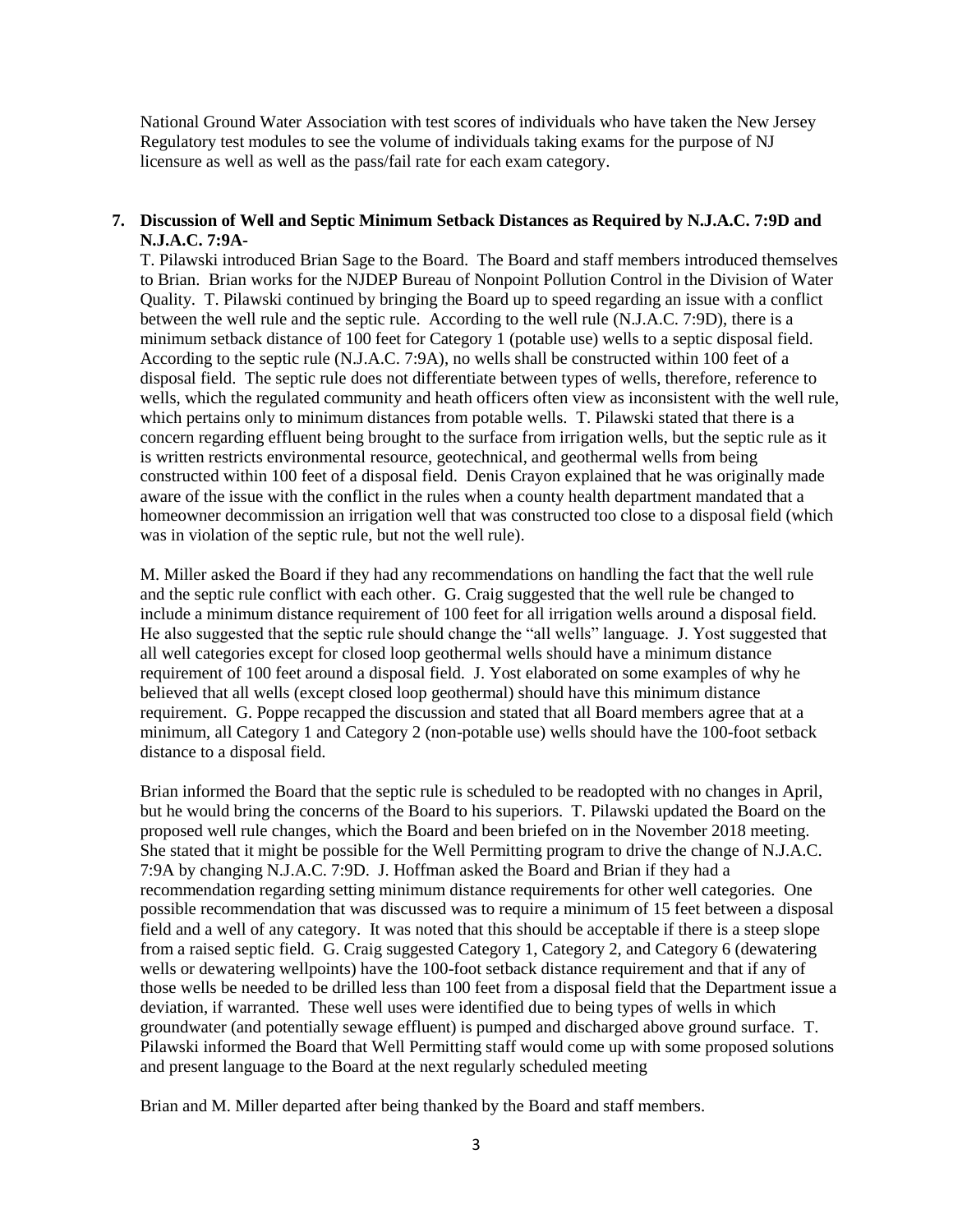# **8. Continuing Education Program Development Update-**

S. Reya informed the Board of the Well Permitting program's progress regarding getting the continuing education program up and running. He informed the Board that the licensing and exams website will soon be updated with the up-to-date continuing education information. After the website is updated staff will send out a mass mailing to all licensed individuals informing them to visit the website for more information. S. Reya asked the Board if they could begin reaching out to potential course providers whom they feel may be qualified to submit. He told the Board that until the website is updated, Board members could instruct these potential course providers to reach out to him or M. Ortega to obtain the necessary course provider application.

# **9. Enforcement Activities and Field Work-**

J. Altieri provided a brief overview of Bureau field work and enforcement actions taken since the last meeting as follows:

# **Field Inspections – November 29, 2018 thru January 17, 2019**

• Issue: Final site visit to confirm successful drilling and grouting of new domestic well on November 29, 2018. New well was constructed to resolve homeowner complaint of unsatisfactory water quality. Bureau staff on-site during new well construction. Completed well record reviewed and accepted on December 17, 2018. No required enforcement action by Department. Upper Freehold Twp., Monmouth County.

## **Ongoing Investigation-Suspected unlicensed well pump installation and repair-status update**

- Issue: Suspected unlicensed individuals performing well pump installation and repair in Millstone Twp., Monmouth County. Unacceptable response received on December 3, 2018 from the unlicensed individual regarding the Department's November 26, 2018 letter requesting additional information concerning its investigation of unlicensed well pump work.
- Enforcement Action: Bureau staff contacted a New Jersey licensed pump installer, who may have been on-site to supervise others and/or performed well pump installation at various locations in Millstone Twp., Monmouth County. Follow up, 2nd letter to be issued requesting additional, relevant documentation that supports compliance with pump installation regulations was met. More information needed.

# **Referrals to Water Compliance & Enforcement**

- Issue: Various confirmed construction and permitting violations of N.J.A.C. 7:9D referred to Central Region Water Compliance and Enforcement for further processing of civil administration penalties and orders to decommission improperly constructed wells.
	- o Five (5) cases total: Violations include the following: improper grouting and constructing of domestic and irrigations wells, well started prior to approved permits and unlicensed well construction and pump installation activities.
	- o Four (4) additional cases to be referred by end of January.

## **10. Continuing Education Course Applications-**

R. Guzek, DAG, explained to the Board that until he did more research on the Ethics rules he believed that the New Jersey Geological and Water Survey staff members who are on the Board (J. Hoffman, S. Domber, and R. Dalton) should recuse themselves from the following discussion regarding review of a continuing education course since they work in the same organization as one of the presenters. It was noted that J. Hoffman is in the chain of command for one of the presenters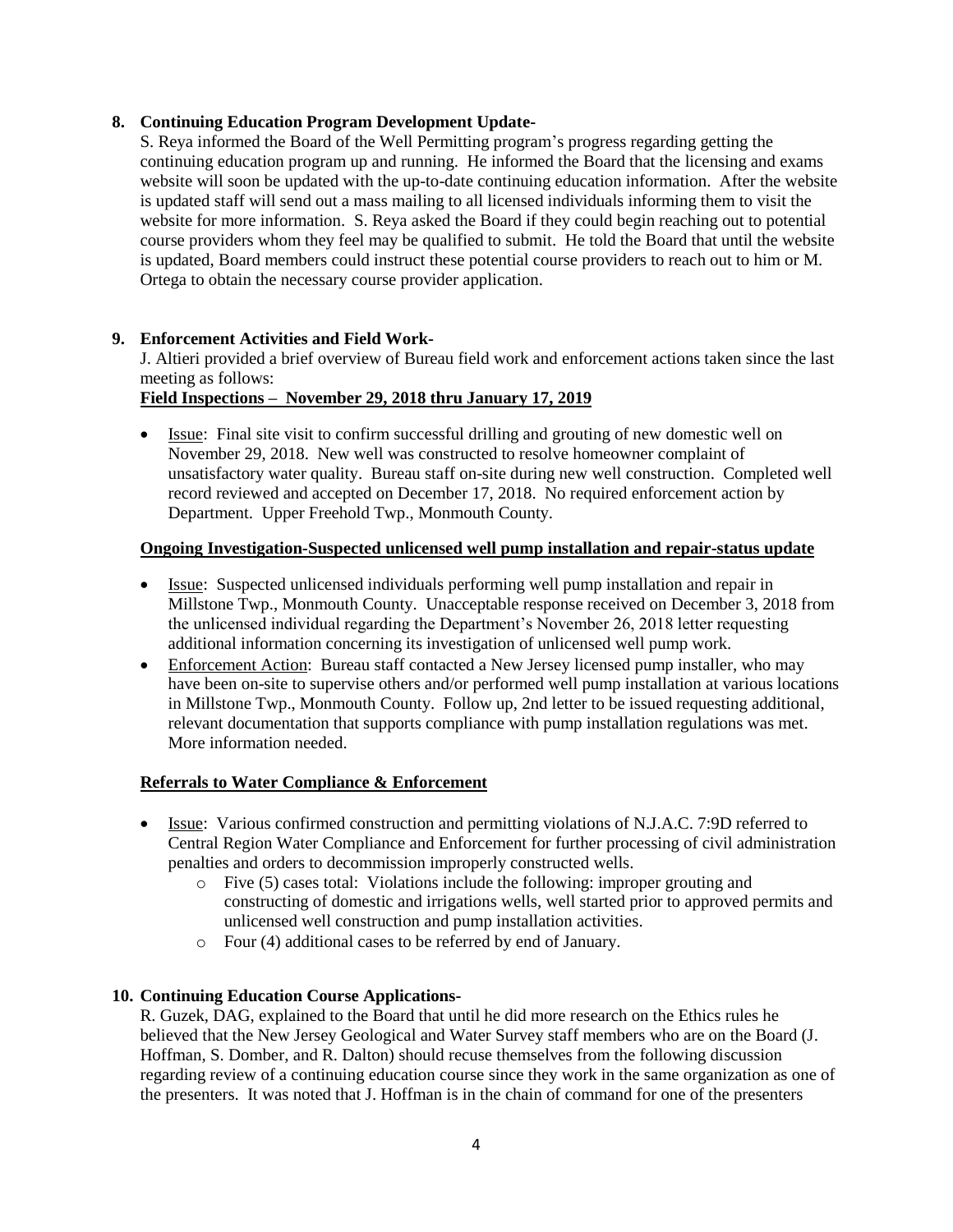while the other two Board members work in the same office. A. Becker was brought in via conference call in order to allow these abstentions and maintain a quorum for voting on the applications.

S. Reya summarized the application for the Radioactive Isotopes in New Jersey Groundwater course, presented by Dr. Steve Spayd, of the New Jersey Geological and Water Survey. G. Craig and G. Poppe stated that the course sounds very informative and beneficial. A. Becker stated that he believed that the course should be counted for one (1) CEP. A. Becker clarified with S. Reya that the administrative review of the application was completed. S. Reya explained that due to the circumstance of this presentation being offered during a NJGWA membership meeting that the information that Dr. Spayd submitted was being combined with the information that Mr. Crayon submitted on behalf of the NJGWA for their membership meeting.

# **A motion was made by J. Yost to accept the "Radioactive Isotopes in New Jersey Groundwater" presentation for one (1) CEP, provided the event host, NJGWA receives CEP approval as well. The motion was seconded by J. Pepe. All were in favor except for J. Hoffman, S. Domber, and R. Dalton, who abstained from the vote (M01-2019).**

S. Reya then provided a brief overview of the application received for the NJGWA membership meeting, presented by Mr. Crayon. NJGWA is the event host for the above presentation, therefore, a number of required items such as the capturing and reporting of event attendance for both the meeting and presentation will be handled by NJGWA. G. Craig explained that he thought that it was a good idea to award one CEP for this meeting for educational, informational and networking purposes. A. Becker clarified with R. Guzek about a recommendation that he made on the December 2018 conference call. A. Becker asked if he believed that the Board could not award points for attending industry events. R. Guzek clarified that the Board should focus on course applications that provide training. He advised the Board to avoid giving points out for events that are solely for networking or solely for administrative events, such as Board meetings where the primary focus is business/agency housekeeping items.

R. Dalton suggested that the NJGWA membership meeting receive less than one (1) CEP due to the lack of content listed in the application. R. Dalton advised the Board to use caution for assigning a full CEP for a meeting as the agenda provided for review did not seem to demonstrate a full hour of appropriate work-related content. T. Pilawski explained that the Department's position was more in line with R. Dalton's position. Members discussed whether the NJGWA membership meeting should be awarded .5 CEP, rather than one (1) CEP. One issue identified was that there need to be enough available courses and points to allow for license holders to be able to obtain the required credits. Several members felt that allowance for only .5 CEP would further limit the opportunities open to license holders. J. Yost stated that he believed that for this first licensing cycle the course should be approved for one full point. Then at the start of the next continuing education cycle, which will be a full three (3) years, consider making the NJGWA membership meetings count for less than one (1) full point if the Board is not satisfied that the course application submitted at that time that the full credit hour is not warranted.

**A motion was made by G. Craig to award one (1) CEP for the April 2, 2019 NJGWA membership meeting, seconded by J. Yost. All were in favor except for R. Dalton, who was opposed (M02-2019).** 1

 $\overline{a}$ 

<sup>&</sup>lt;sup>1</sup> J. Hoffman, S. Domber, and R. Dalton were a part of this discussion and vote since it did not involve a member of the New Jersey Geological and Water Survey.